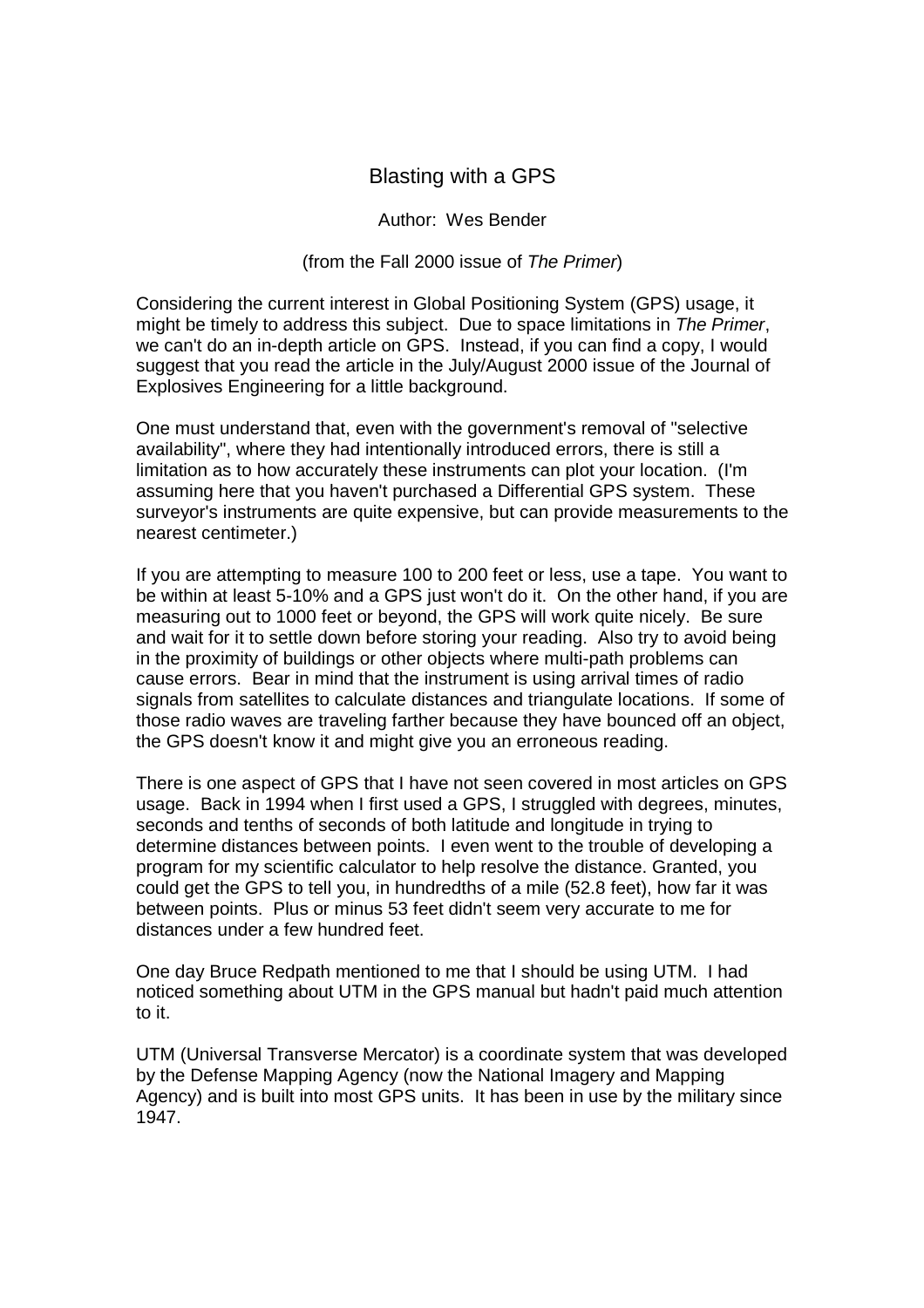Basically, the UTM system divides the world into 60 North-South zones, each covering 6 degrees of east-west longitude, commencing at the International Date Line and proceeding to the east. Those of you in California west of 120 degrees are in zone 10. Nevada and the rest of California are in zone 11 and I'm in zone 12 in Arizona. Within each zone, coordinates for a specific location are always measured east and then north in meters. A central meridian is located in each zone and is assigned a value of 500,000 meters, thus locations west of the meridian will be less than 500,000 and locations east of it will be more than 500,000. There are no negative numbers. The north coordinate starts with 0 at the Equator and proceeds north. (In the southern hemisphere, 0 starts at the South Pole and proceeds north.) For example, a UTM reading might be 12 S 0667985 (the easting value) and 3748390 (the northing value). (There is some variation in this system near the north and south poles, but I won't bother you with those details....you're not likely to be blasting there anyway.)

UTM allows you to deal with numbers that are much easier to use in your calculations. If you wish to know the distance between two points that you have stored with your GPS, you need only square the difference between the two easting values, add it to the square of the difference in the two northing values and take the square root of the result. The answer is the distance in meters between the two points. A further advantage of using UTM is that most USGS topographical maps also show UTM grid lines.

If you are using your GPS in conjunction with a topographical map, you need to make sure that your GPS is set to use the same map datum on which the topo map is based. This will most likely be North American Datum 1927 (CONUS) or in some cases North American Datum 1983. (The difference between the two varies. Here in Arizona it can be as much as 60 meters.) If you are not using a map, you don't need to concern yourself with the Datum being used. Just make sure that you don't change the Datum setting in the GPS between taking the readings at the two locations.

If there is an appreciable difference in elevation between the two points, that should also be taken into consideration. Due to satellite geometry, the possible error (Dilution of Precision, or DoP) for elevation readings can be quite large. In most cases it can be large enough to make the GPS useless for accurate elevation readings. A topo map would prove valuable for determining elevations. Just be sure to convert the difference in elevation from feet (as shown on the topo map) to meters before you do the remainder of the calculations. To do this, multiply the difference (in feet) by 0.3048 to obtain the elevation difference in meters.

When including elevation in the calculations, square the difference in the two elevations (in meters). Then add it to the squared differences in the eastings and the northings. Derive the square root of that sum and you will have the slant distance between the two points in meters.